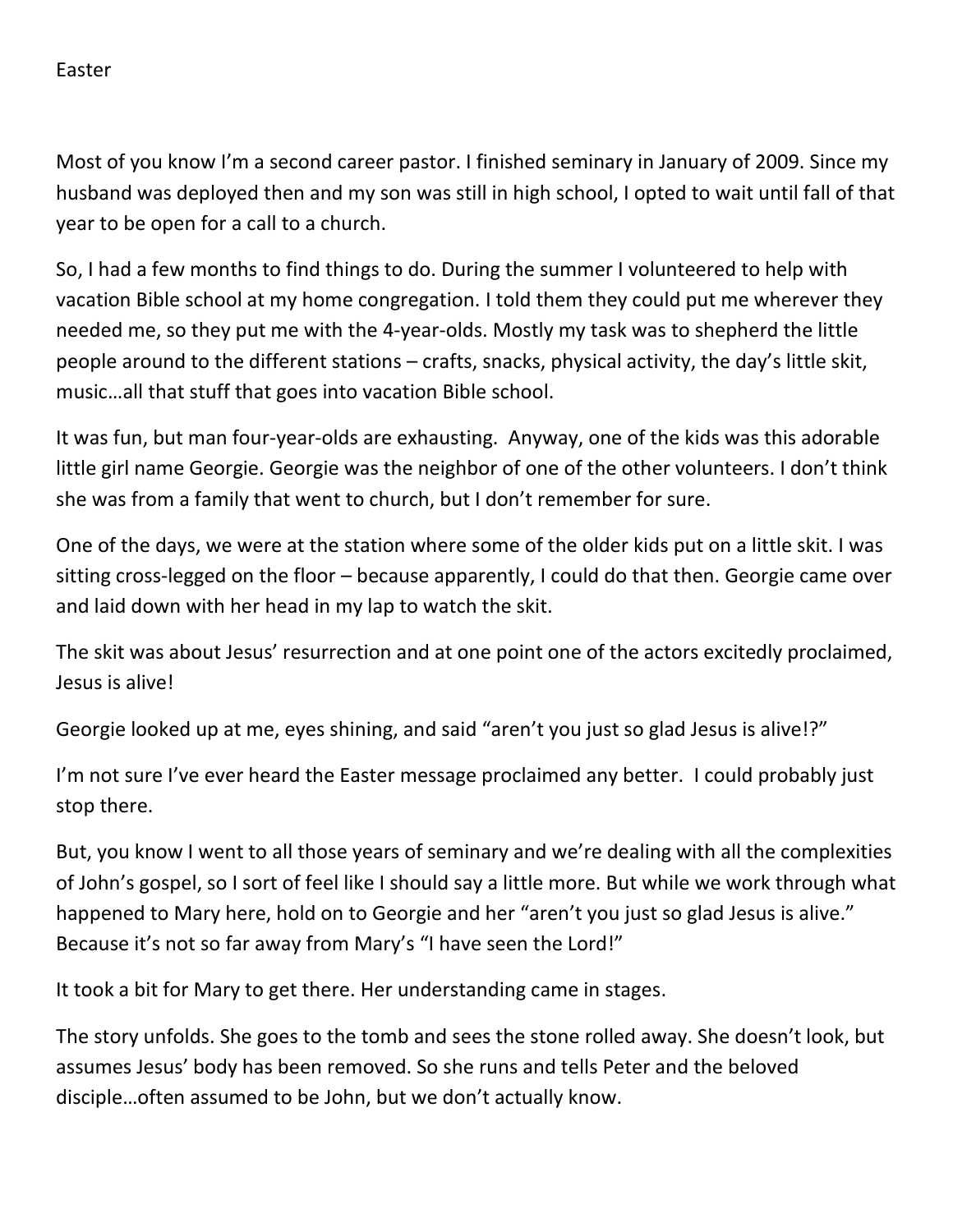They race to the tomb. They look inside and believe…something. It's not clear quite what. Clearly they haven't really grasped it yet. Real belief in a resurrected Christ should elicit more than a puzzled return home.

Mary still doesn't know what to think. Mary Magdalene was one of Jesus' closest disciples. Women clearly had a pretty equal role in Jesus' ministry. The church later tried to diminish her importance, and even cast her as a reformed prostitute. She was never a prostitute.

Mary doesn't even appear in John's gospel until the cross, although we know a bit more about her from the other gospels. But when she is at the cross, we get a picture of her devotion. And here, in the garden, we really get a pretty vivid picture of their closeness.

Jesus Christ Superstar aside, she does know how to love him. She shows up, even when all seems lost.

Now, at his tomb, she's beside herself with grief. Not only that, but something's happened to Jesus' body. She meets what she believes is the gardener and asks if he knows what happened.

From here, the story gets more complex with more layers in that typical John way. Jesus speaks. Mary…and she knows. She knows it's Jesus.

This takes us back to Jesus and his good shepherd teaching…he says, I am the shepherd. I know my sheep and my sheep know my voice. Mary knows the voice of her shepherd…her beloved teacher and friend.

That's the moment where things change for Mary. This encounter with Jesus changes everything for her.

She wants to hang on to this moment. She wants to hang on to Jesus as he is…or at least as he was. She wants things to go back to the way they were, before all the fear and pain and death. But she can't. For Jesus' resurrection to matter for the whole world God loves, there's more to come.

So, in case resurrection isn't hard enough for us to grasp…or maybe even swallow, there's this business of ascension. This trip through John has probably been the first time I've really grasped the importance of Jesus' ascension.

Do I get how it worked? Not at all. But here's the thing…Jesus walked the earth for 30 some years. People living then got to know him in the flesh. His followers – men and women – came to love him. But that part of history is over. Something new is born with Jesus' resurrection.